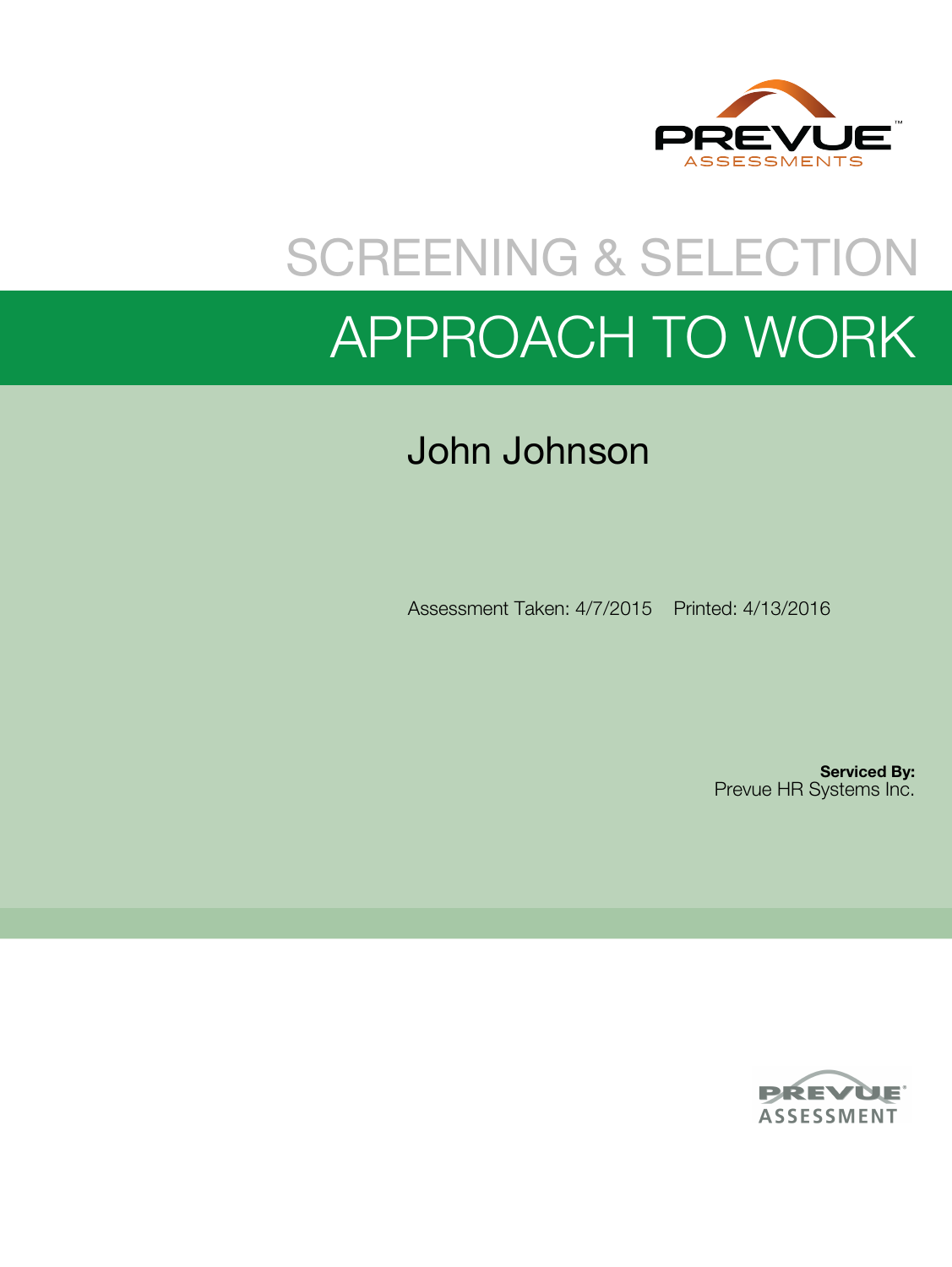## Table of Contents

| Part 1 | <b>Understanding this Report</b><br>General information about this report and Prevue Assessments.          | 3              |
|--------|------------------------------------------------------------------------------------------------------------|----------------|
| Part 2 | Approach to Work<br>Information about John Johnson's scores on the Approach to Work scales.                | $\overline{4}$ |
| Part 3 | <b>Best Practice Information</b><br>Guidelines for using Prevue Assessments and understanding this report. | 7              |

Report Design Options Selected for this Report

Report Family: Screening & Selection Type: Approach To Work Report Scope: Personality (P) Format: Comprehensive

**Prevue Assessments presented in this report:**

**Prevue Personality Assessment that provides information on thirteen Personality scales** 

*For more information about Prevue Assessments and design options for Prevue reports see www.prevuehr.com*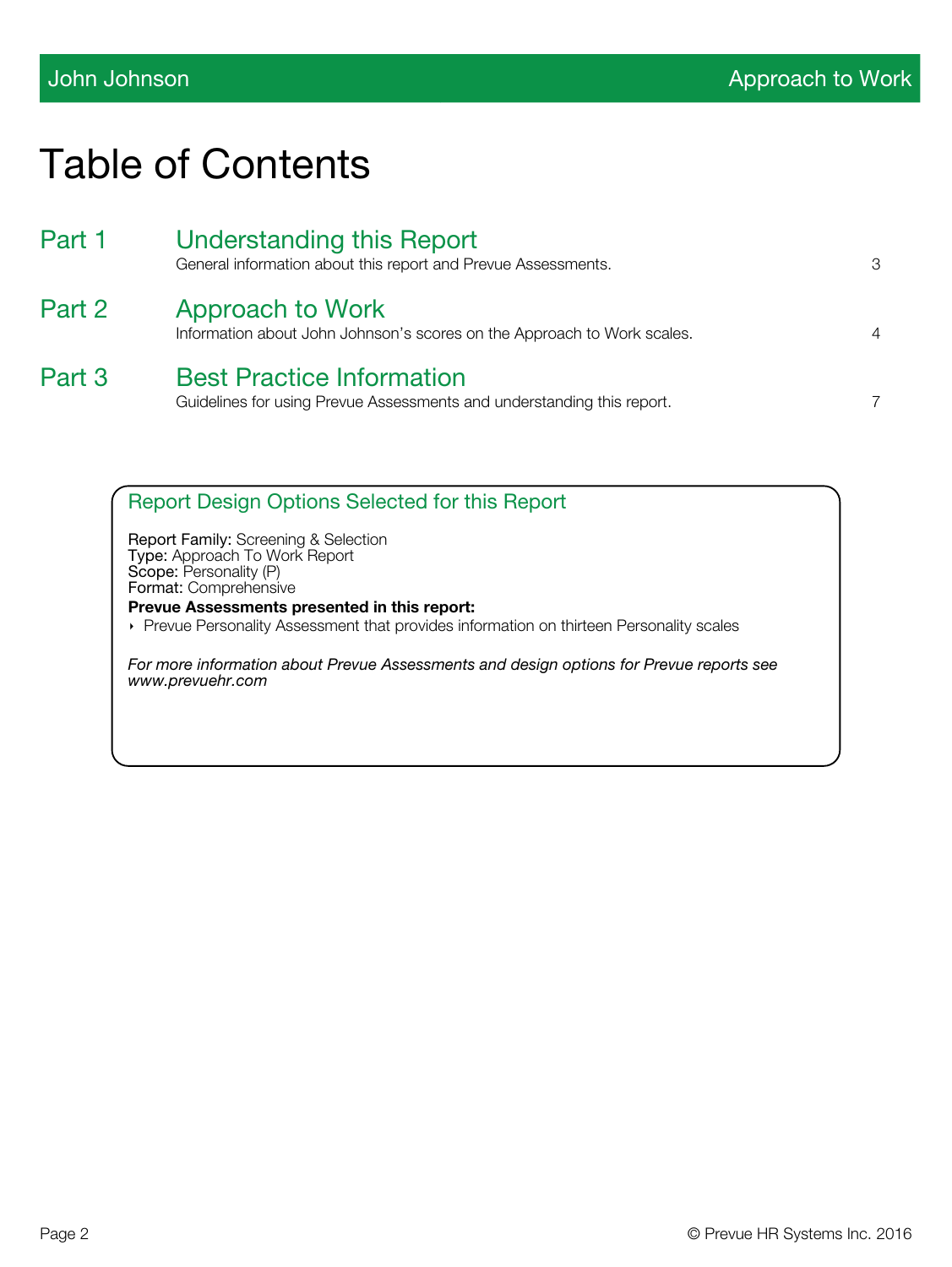## Part 1 - Understanding this Report

## Introduction

This report provides information on John Johnson's approach or response to a number of work-related subjects. The information is provided to assist management in gaining a better understanding of the candidate to support selection and development decisions. The Approach to Work Report will help to answer questions such as:

- $\triangleright$  Is the candidate inclined to take risks?
- Does the candidate live to work or work to live?
- $\triangleright$  Is the candidate better motivated by a fixed salary or flexible income?

### Approach To Work Scales

The Approach to Work scales are derived from one or a composite of the Prevue Personality scales that are addressed in the Prevue Personality Assessment. The candidate's scores on the Approach to Work scales should provide a better understanding of the candidate's antural approach to several significant work situations or requirements that are experienced in most types of employment.



The assessment results collected from a very large sample of the general working population, when graphed, produces a bell shaped curve shown in the above diagram. The bell curve is divided into standard tenths ('stens') and the percentage of the population that will score on each sten is shown in the diagam.

**Approximately 16% of the population will have sten scores in the 1-3 ranges and 16% in the 8-10 ranges. The other 68% will score in the middle ranges 4-7.** 

 **Example: A score of 9 in the Compensation Preference scale shown above would indicate that the candidate was more inclined to be paid by way of commission than 93% (the sum of the percentages for sten 1 to 8) of the general working population.**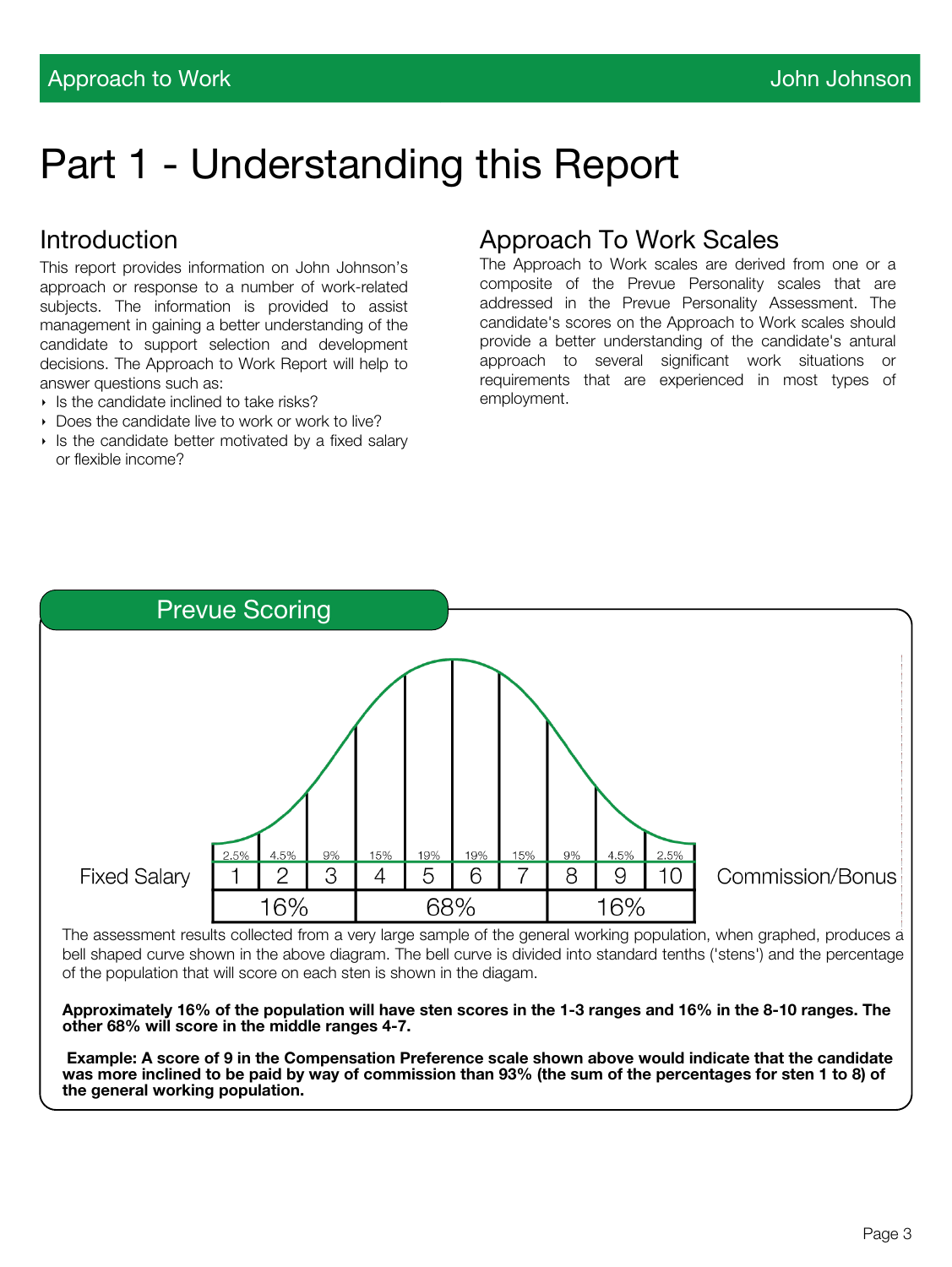## Part 2 - Approach to Work

### Introduction

This section of the report provides information on John Johnson's response to a number of work-related subjects or situations. Each of the Approach to Work scales is derived from one or a composite of the Prevue Personality Scales.

A manager can use the information provided in this report to understand John Johnson's natural approach to several significant work situations or requirements that are experienced in most types of employment.

|                                         |                        | 1 | 2              | 3 | 4 | 5               | 6 | 7 | 8 | 9 | 10   |                             |  |
|-----------------------------------------|------------------------|---|----------------|---|---|-----------------|---|---|---|---|------|-----------------------------|--|
| Focus on Work                           | Works to Live          |   |                |   |   |                 |   |   | 8 |   |      | Lives to Work               |  |
| Compliance                              | <b>Questions Rules</b> |   |                |   |   | $\overline{5}$  |   |   |   |   |      | Adheres to Rules            |  |
| Leadership Style *                      | Democratic             |   |                |   |   | $\sqrt{5}$      |   |   |   |   |      | Commanding                  |  |
| Compensation<br>Preference              | <b>Fixed Salary</b>    |   |                |   |   | $5\overline{)}$ |   |   |   |   |      | Commission/<br><b>Bonus</b> |  |
| Approach to<br>Listening *              | Sympathetic            |   |                |   |   | 5               |   |   |   |   |      | Controlling                 |  |
| Approach to<br><b>Risk Taking</b>       | Careful                |   |                |   |   |                 |   | 7 |   |   |      | Daring                      |  |
| Preference for Change                   | <b>Likes Routine</b>   |   |                | 3 |   |                 |   |   |   |   |      | Likes Change                |  |
| Approach to Conflict *                  | Accommodating          |   |                |   |   | $\overline{5}$  |   |   |   |   |      | Forceful                    |  |
| Approach to<br><b>New Ventures</b>      | Cautious               |   | $\overline{2}$ |   |   |                 |   |   |   |   |      | Optimistic                  |  |
| Task vs.<br>Person Focused              | <b>Task Focused</b>    |   |                |   |   |                 |   |   |   |   | (10) | Person Focused              |  |
| Self vs.<br><b>Relationship Focused</b> | <b>Self Focused</b>    |   |                |   |   |                 |   |   |   |   | (10) | Relationship<br>Focused     |  |

\* See Aspects of Assertiveness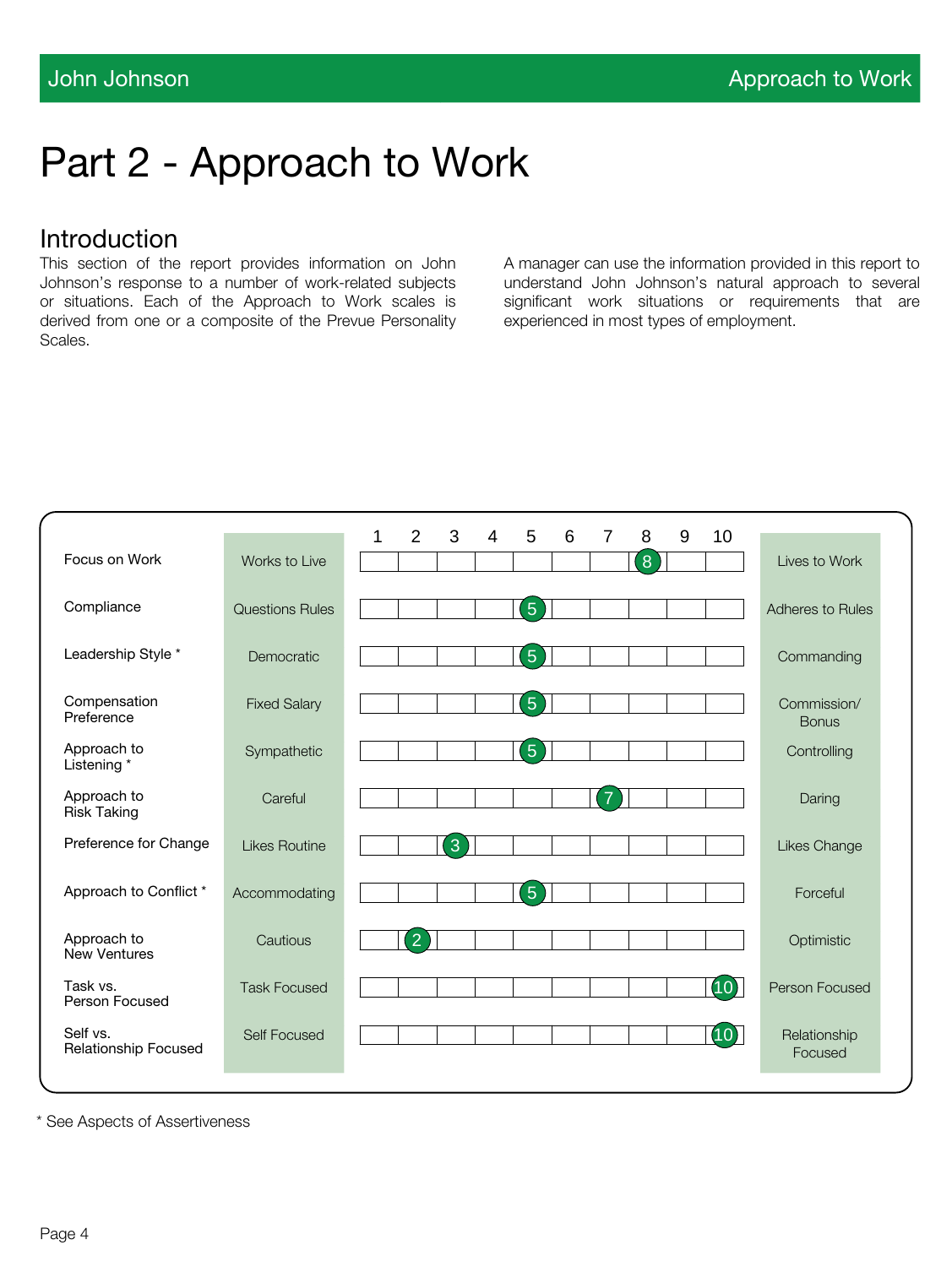### Approach to Work **Approach to Work Approach Approach Approach** Approach Approach Approach Approach Approach Approach Approach Approach Approach Approach Approach Approach Approach Approach Approach Approach Approach Approa Focus on Work **WORKS TO LIVE (1) vs. LIVES TO WORK (10): The Focus on Work scale provides information on the importance of work to Mr. Johnson.** Some see work as a means to an end while others define themselves by their work. John Johnson takes great pride in professional accountability, putting larger emphasis on work than most other activities. he is not so zealous as to let his career precede all aspects of his life, but he will try to get the job done, even if this inconveniences friends and family. Leading a full social and business life, he may sometimes be overextended but the social skills he develops in leisure activities should translate well to business. 8 1 2 3 4 5 6 7 8 9 10 **Compliance QUESTIONS RULES (1) vs. ADHERES TO RULES (10): The Compliance scale identifies an individual's inclination to adhere to rules set by an employer and resist the temptation of intentionally engaging in behaviors that are considered to be detrimental to an organization's productivity or workforce attitudes.** John Johnson can handle routine work and repetitive tasks, and still adapt to moderate change and challenge. While flexible enough for most workplaces, this person will be more productive in an adequately structured work environment with clear rules and procedures. Generally, John Johnson will stay within guidelines and try to avoid risk and breaking rules. However, when expediency demands a more flexible attitude, this potential may bend the rules and improvise as they consider necessary. Even though John Johnson is motivated and attentive, prolonged or extreme pressure can cause apprehension and anxiety. The task at hand will usually dictate whether this person prefers to be in a group or working alone, and John Johnson will generally work well with others without concern for their level of compliance. 5 1 2 3 4 5 6 7 8 9 10 Compensation Preference **FIXED SALARY (1) vs. COMMISSION/BONUS (10): The Compensation Preference scale identifies whether John Johnson is more motivated to work by a secure salary or by performance based remuneration.** John Johnson slightly prefers the security of a fixed salary to dependence on bonus or commission, but he will readily agree to a blended package of compensation. he will cope better with events that could adversely impact his profit share if the bulk of his earnings are salary-based. If a sizable portion of his compensation is performance-based, he may need some support to accept this. his generally careful approach makes him especially competent for projects requiring smooth stewardship. 5 1 2 3 4 5 6 7 8 9 10 Approach to Risk Taking **CAREFUL (1) vs. DARING (10): This Approach to Risk scale is measured from 1 for avoidance of risky behavior to 10 for willingness to engage in risk.** John Johnson may prefer rather swift and irregular solutions, but he will always curb this tendency if circumstances demand sound planning. he is slightly

inclined to operate on the premise that "the end justifies the means," but he rarely behaves recklessly. Generally, he will avoid reflexive decisions and will want to balance risks with benefits. Clients will approve his willingness to make quick decisions and his ad hoc approach to problem-solving.

| $\sim$ | - - |  | 578 |  |  |
|--------|-----|--|-----|--|--|
|        |     |  |     |  |  |

3

## Preference for Change

#### **LIKES ROUTINE (1) vs. LIKES CHANGE (10):**

#### **This scale identifies where Mr. Johnson fits in the continuum between a structured environment with a fixed routine and a dynamic fast changing working environment.**

Routine work with a tested system suits John Johnson fairly well. he tends to be a little formal and usually likes to do things "by the book." Frequent change will be mildly disagreeable for him and he may have some difficulty coping with personnel replacements, reorganization, downsizing, or expansion. he will probably adapt old methods to new demands rather than devise new procedures. 1 2 3 4 5 6 7 8 9 10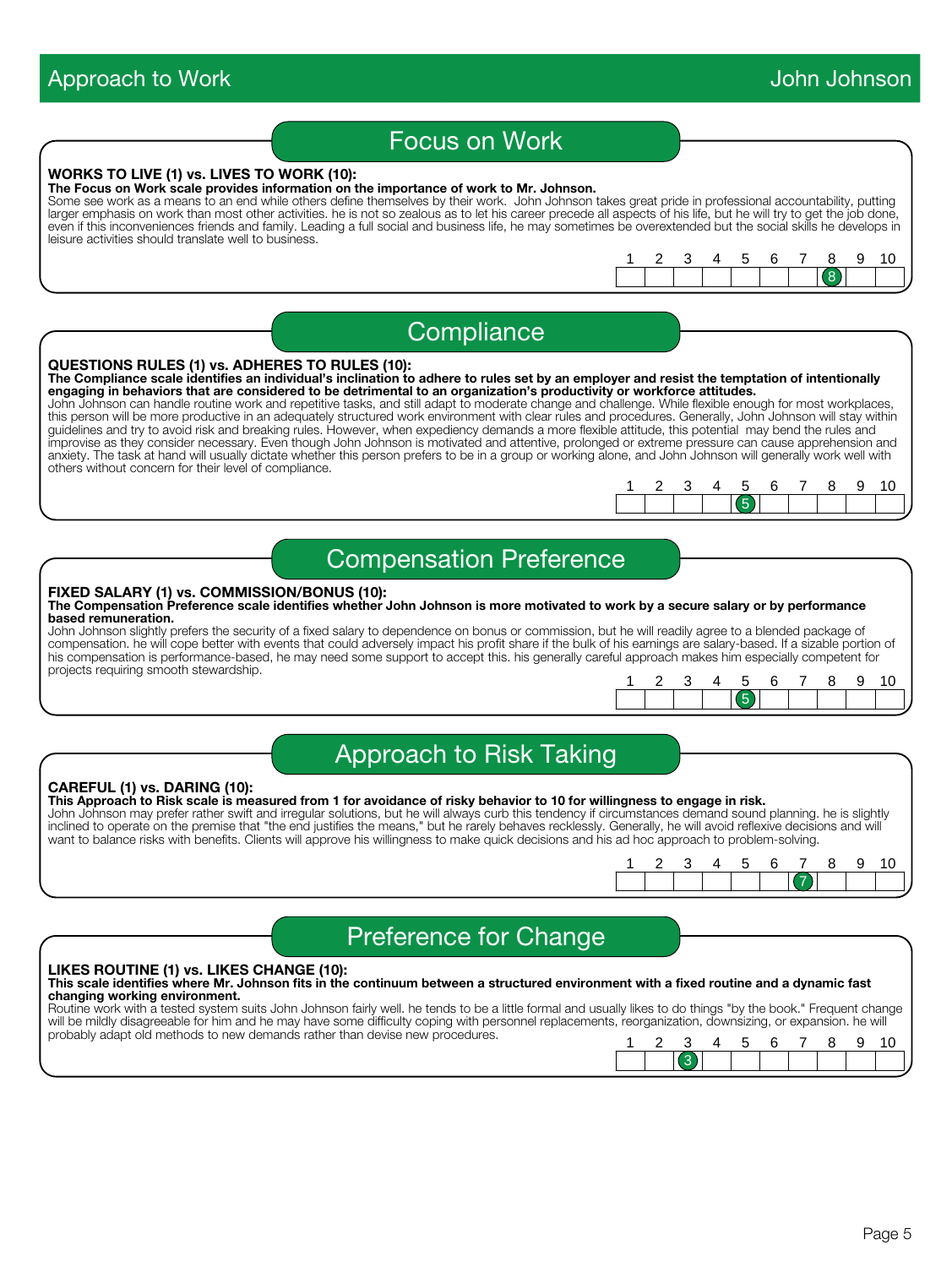Page 6

## Approach to New Ventures

#### **CAUTIOUS (1) vs. OPTIMISTIC (10):**

**This scale distinguishes those who approach new ventures or issues with caution from those who approach new ventures with optimism.**

Task vs. Person Focused

#### **TASK FOCUSED (1) vs. PERSON FOCUSED (10):**

#### **This team characteristic scale distinguishes those who focus on the needs of the task or project in hand from those who are focused on their own and their team members' needs.**

In the workplace, John Johnson tends to be outgoing, friendly, and fully focused on people. This potential is a natural socializer and will work best in a busy environment with plenty of variety and many other people. Generally good communicators, employees with exceptional people focus can be opinionated and often describe themselves and others by what they are ("I'm easy-going; she's strictly business.") more than discussing what they do. Having a strong sense of self, this person could be difficult to manage. However, when job performance depends on collaboration or interaction with others, intense concentration on people is the best asset John Johnson will bring to a team.

Self vs. Relationship Focused

#### **SELF FOCUSED (1) vs. RELATIONSHIP FOCUSED (10):**

**This team characteristic scale distinguishes those who are self focused from those who are inclined to focus on others on the team.** At ease with other people, John Johnson is apt to focus on relationships in the workplace, cultivating them and making them a higher priority than other work performance issues. This person is attentive to others' views and mindful of their interactions with each other, often asking questions such as "How will she fit in with the team?" or "Do they trust their supervisor?" However, John Johnson's concern for relationships could result in decisions that are tuned to others' reactions rather than based on evidence and performance. John Johnson will be well suited to roles that require concern for others and building trust.

|  |  |  |  |  | $\sim$<br>0 |
|--|--|--|--|--|-------------|
|  |  |  |  |  |             |
|  |  |  |  |  |             |

### Aspects of Assertiveness

#### **SUBMISSIVE (1) vs. ASSERTIVE (10): This personality scale influences a person's response to the following important work situations or circumstances:**



#### **LEADERSHIP STYLE - DEMOCRATIC (1) vs. COMMANDING (10): Leadership Style is measured from 1 for those who prefer a nurturing style of leadership to 10 for those who are naturally inclined to a more demanding Leadership Style.**

John Johnson is a well-balanced leader with a slight inclination to be the "guide on the side" rather than out in front exhorting the team to follow. When a gentle approach is needed, he will excel as a democratic leader. On the other hand, in a crisis, he can take command and be explicit about what must be done and when.

#### **APPROACH TO LISTENING - SYMPATHETIC (1) vs. CONTROLLING (10):**

**The Approach to Listening scale is measured from 1 for a person who is an exceptionally sympathetic listener to 10 for a person who tends to dominate a conversation.**

John Johnson tends to be enthusiastic about his own ideas but he still encourages others to express theirs. Careful to allow for all points of view, he will invite debate and probe for complete understanding. In short, he is a good listener who may only require some skill enhancement to be really effective at obtaining and analyzing other people's ideas. he could be encouraged to ask more questions. This active listening skill is usually perceived as interest and most people are flattered to be asked about their ideas.

### **APPROACH TO CONFLICT - ACCOMMODATING (1) vs. FORCEFUL (10):**

**This scale distinguishes those who avoid conflict by being accommodating from those who are forceful in their approach to conflict.** John Johnson balances accommodation and soft skills with a direct approach to conflict. Because he is fairly sure of himself, he is usually efficient in debate and confrontation and will only occasionally be worn down by the impact of others. In highly-charged, emotional situations, he can switch easily to a moderate, accommodating style of conflict resolution.



1 2 3 4 5 6 7 8 9 10



10